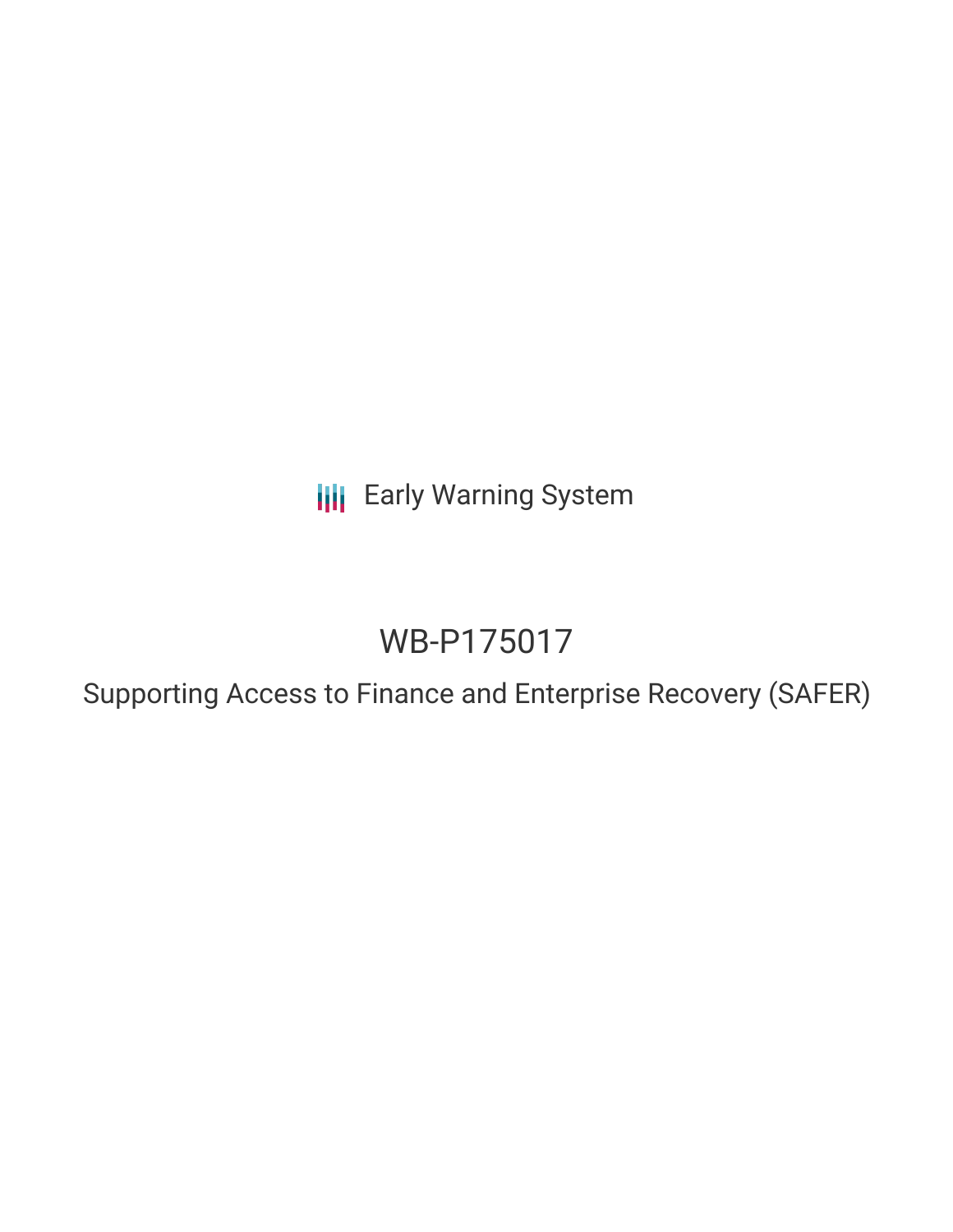

# Early Warning System Supporting Access to Finance and Enterprise Recovery (SAFER)

#### **Quick Facts**

| <b>Countries</b>               | Kenya               |
|--------------------------------|---------------------|
| <b>Financial Institutions</b>  | World Bank (WB)     |
| <b>Status</b>                  | Proposed            |
| <b>Bank Risk Rating</b>        | U                   |
| <b>Borrower</b>                | Government of Kenya |
| <b>Sectors</b>                 | Industry and Trade  |
| <b>Investment Amount (USD)</b> | \$100.00 million    |
| <b>Project Cost (USD)</b>      | \$100.00 million    |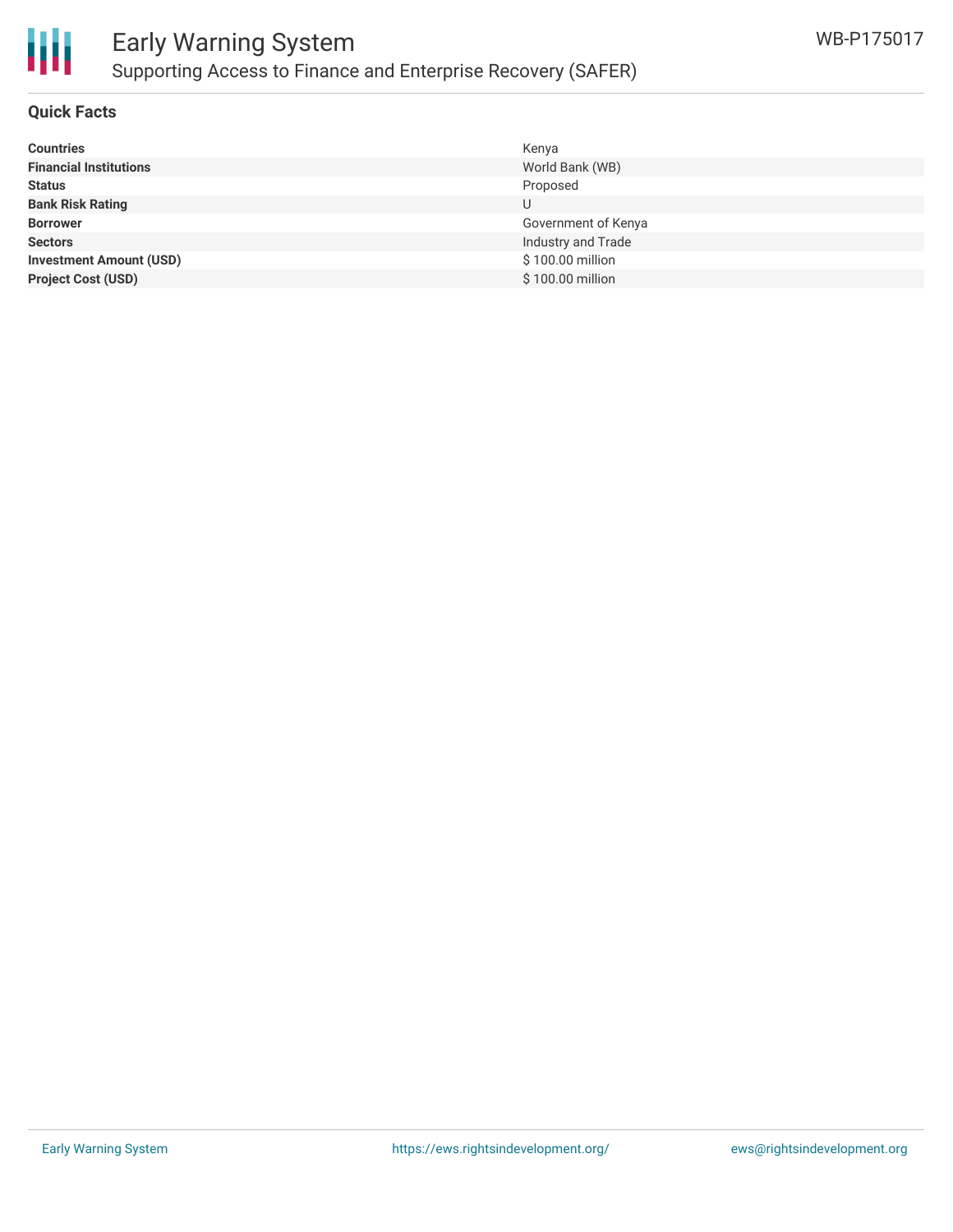

### **Project Description**

The development objective of the proposed project is to increase access to financial services, enhance the capabilities, and support the post COVID-19 recovery of Micro, Small and Medium Enterprises (MSMEs) in Kenya.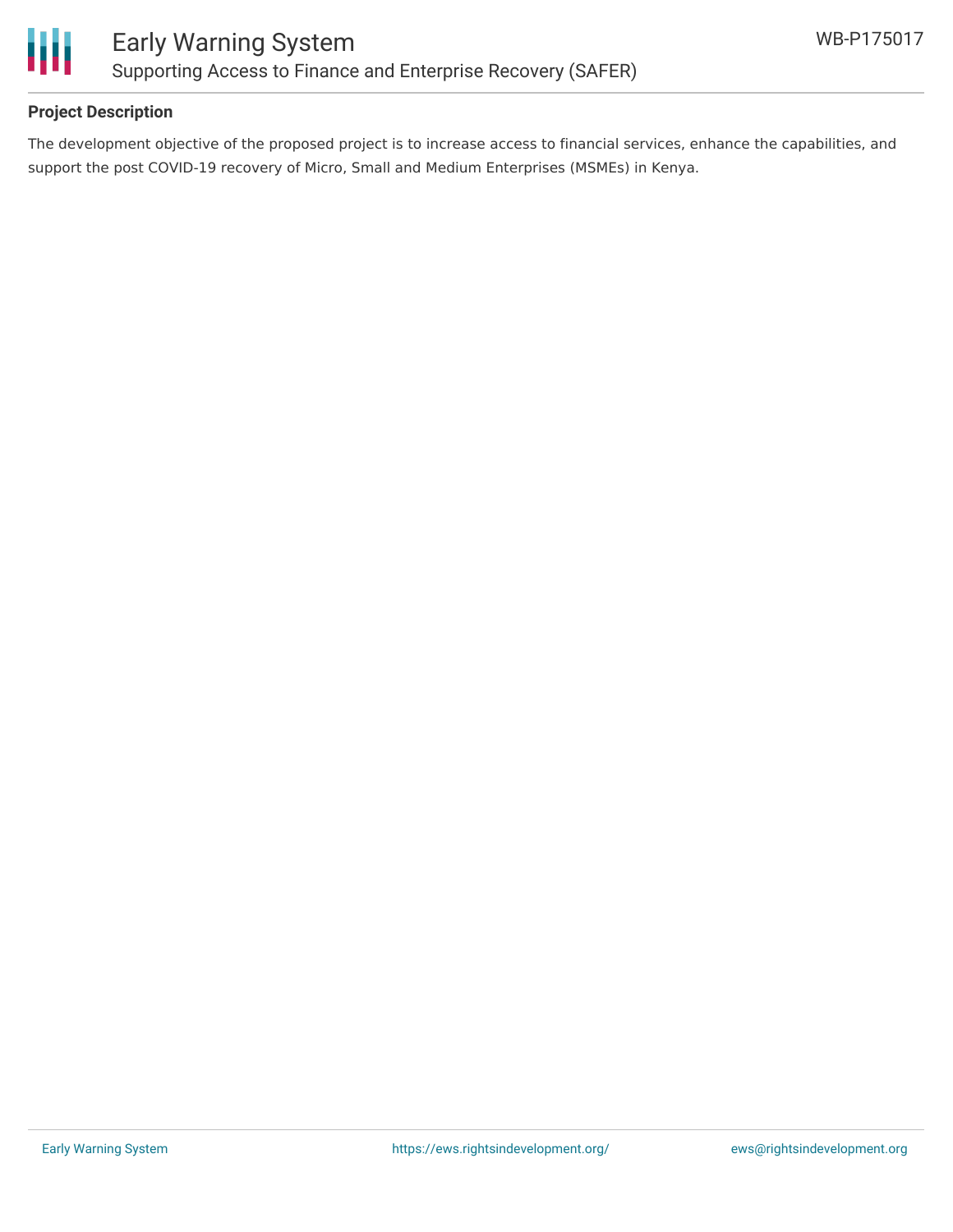

#### **Investment Description**

World Bank (WB)

No investment type available at the time of the snapshot